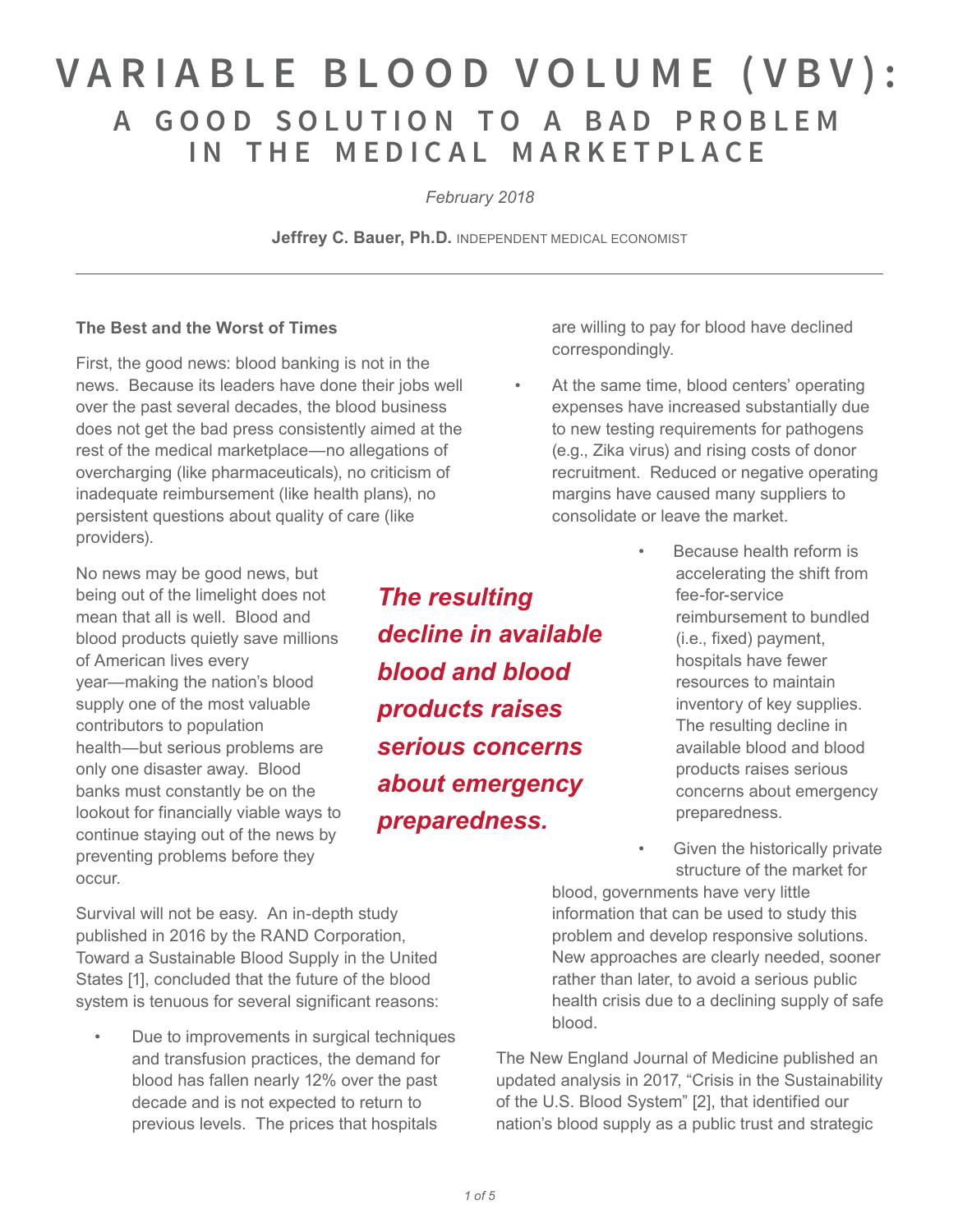resource—an "essential medicine," in the words of the World Health Organization. The authors found that the nation's blood supply continued to decline at an increasing rate, further elevating concerns about meeting needs in a crisis. Equally compelling evidence and calls for action have been published in Transfusion [3].

Even more disturbingly, the article identified economic and political forces that seriously hinder blood banks' abilities to expand supply through conventional marketplace mechanisms like raising prices and creating economies of scale. The authors focus attention on emergency preparedness as an imperative for public policy and health reform.

They conclude, "Allowing the system to continue to function as it has while it is losing stability, resilience, and surge capacity is not a responsible option."

### **More of the Same Won't Do**

The RAND and NEJM reports are not alone. Every other published study of our blood supply reaches comparable findings and makes similar recommendations. And for better or for worse, persistent paralysis in Washington suggests that government-driven health

reform will not solve the problem in the foreseeable future (if ever). Indeed, many of blood banking's new operational problems were caused by old political solutions.

More "one size fits all" laws and regulations do not offer hope because the blood business is remarkably diverse; it embodies a wide range of differences in products and geographic markets [4]. And unlike the public (i.e., government) oversight of blood banking in most other countries, it is a private enterprise in the United States. Our solution consequently lies in American exceptionalism. Because our health system is unique, we cannot turn to other countries for solutions. Innovations—lots of them, consistent with the remarkable creativity that has transformed other

*"Allowing the system to continue to function as it has while it is losing stability, resilience, and surge capacity is not a responsible option."* 

industries—are needed to restore stability for blood banks in the United States.

Fortunately, medical economics (this author's profession for almost 50 years) provides guidance for improving operational efficiency in health care, that is, increasing output for a fixed set of inputs or reducing inputs required to produce a fixed output. The potential economic benefits of performance improvement include reducing costs, eliminating waste, improving employee productivity, and finding other solutions to the problems that now threaten blood banks.

One extremely promising innovation would be

promoting technology and procedures to vary the volume of blood collected from donors, resulting in an increased supply of blood and lower overall production costs per unit. More blood could be collected from the same number of people, or the same quantity could be collected from fewer people, if blood centers were able to draw larger samples from people with more donation-available blood.

Optimizing the American blood supply by implementing a variable blood volume (VBV) collection procedure is an elegantly simple, private sector solution to meeting

our nation's needs for blood. VBV could generate more blood for emergencies when demand is rising and maintain a constant supply when the number of donors is declining. Establishing VBV-based collection is an ideal solution to the problems reported in the latest published studies.

### **The Variable Blood Volume Concept**

Collecting a standardized quantity of blood from each donor is a long-standing practice of blood collection throughout the United States. The standard unit is approximately one pint (~470 milliliters, although many blood centers have changed to 500ml as the collection volume in recent years). The unit of blood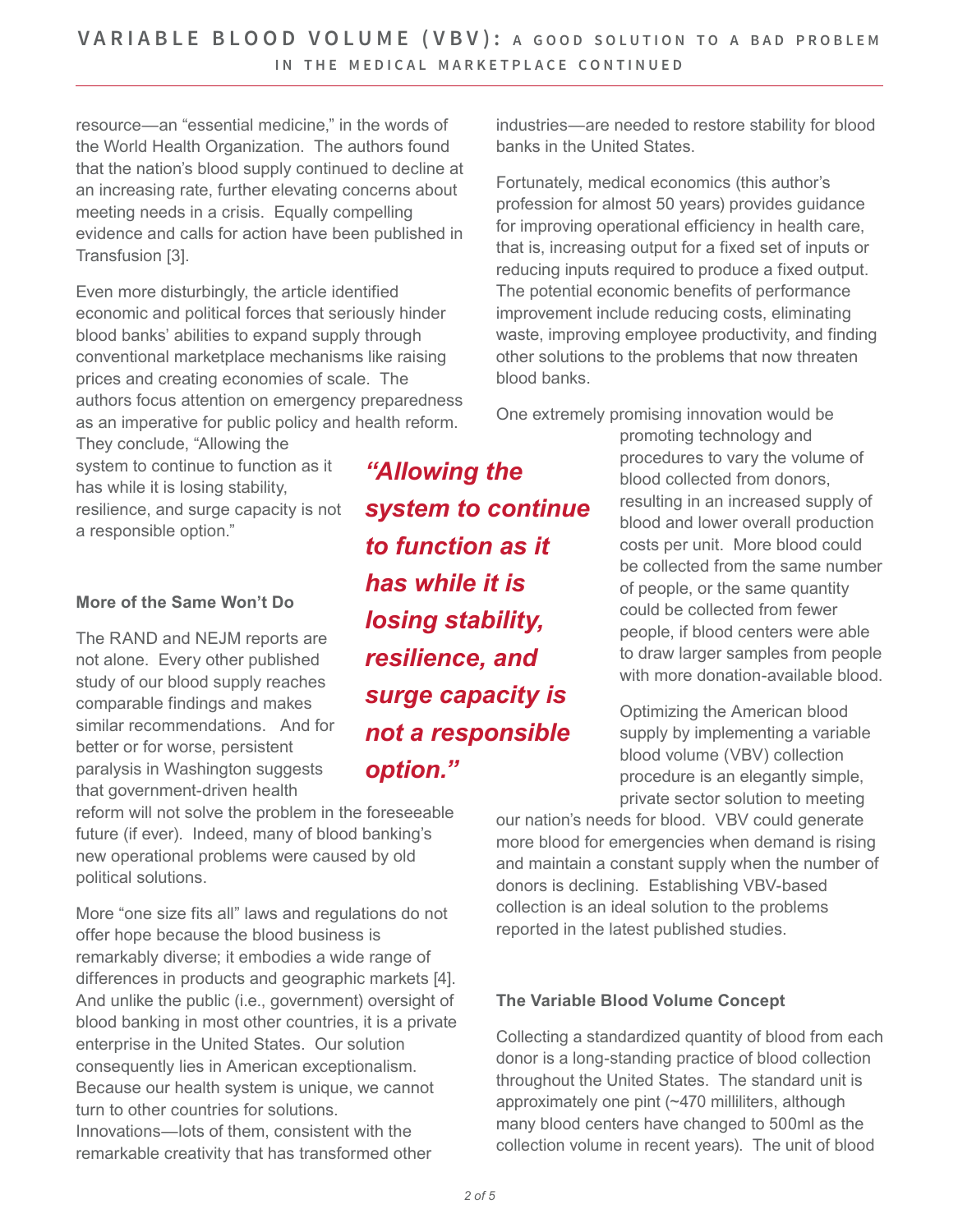is therefore a rate-limiting factor that prevents essential innovation. The donation is standardized, but donors are not. Their actual blood volumes vary substantially by gender, height, and weight. The loss through donation of a standardized unit represents a much larger portion of total blood for a 5'2" female than for a 6'4" male, for example.

Blood donations are possible because most people do not need all their blood for healthy function, but collecting too much from an individual donor can cause adverse reactions. Syncope (fainting) is the most common one, and it creates a variety of significant problems for the donor and the blood

center. A very small number of people experience syncope or other serious problems with the loss of one pint of blood, so it has become the acceptable standard unit for donation. However, a uniform standard that protects smaller patients with relatively low volumes of blood also prevents blood centers from collecting greater quantities from larger donors with more blood—blood that could be collected without creating disproportionate risk of syncope or other adverse reactions.

**O**<br>and<br>● **327mL Average plasma yield increase from 290mL 6,213 Actual WB Allogenic units collected in September 2015**

**CENTER 1 — WITH VBV**

**6,213 x 37mL = 229,881 extra mL of plasma**

**650,000 x 37mL = 24,050,000 x .10₵/mL**

**= \$2,405,000 revenue increase**

Establishing a VBV donation protocol is possibly the best immediate response to the problems reported in the latest studies of the American blood supply.

### **Proof of the VBV Concept**

Applied Science, Inc. (ASI) has added the VBV capability to its comprehensive HemoFlow system in numerous American blood centers over the past few years. Using Nadler's Formula, a standard practice in the business, an enhanced HemoFlow unit calculates how much blood an individual can donate

at an acceptable level of risk and controls the donation process accordingly, all based upon the individual's gender, height, and weight. If the blood center uses an electronic registration system, the gender, height, and weight can be automatically captured from each patient's electronic registration form and then used to stop collection when the individually appropriate volume has been drawn.

Initial results of implementing VBV have been studied at three

In terms of operational efficiency, more blood could be collected from the same number of people, or the same quantity could be collected from fewer people, if blood centers were able to draw larger samples from people with more donation-available blood. Optimizing the American blood supply by implementing a variable blood volume (VBV) protocol is therefore an elegantly simple solution to meeting our nation's varying needs for blood. VBV could generate more blood for emergencies when demand is rising and maintain a constant supply when the number of donors is declining.

blood banks. The impact of VBV-based collections were measured differently at the three sites, but the data confirm expected improvements in overall performance at each blood center using the HemoFlow VBV capability:

At one large center, average collection of plasma was 37 ml. greater per donation when VBV was used. At this rate, average monthly collections would be increased by 229,881 milliliters, which would produce additional annual revenue of \$2,405,000 when sold at 10 cents per milliliter.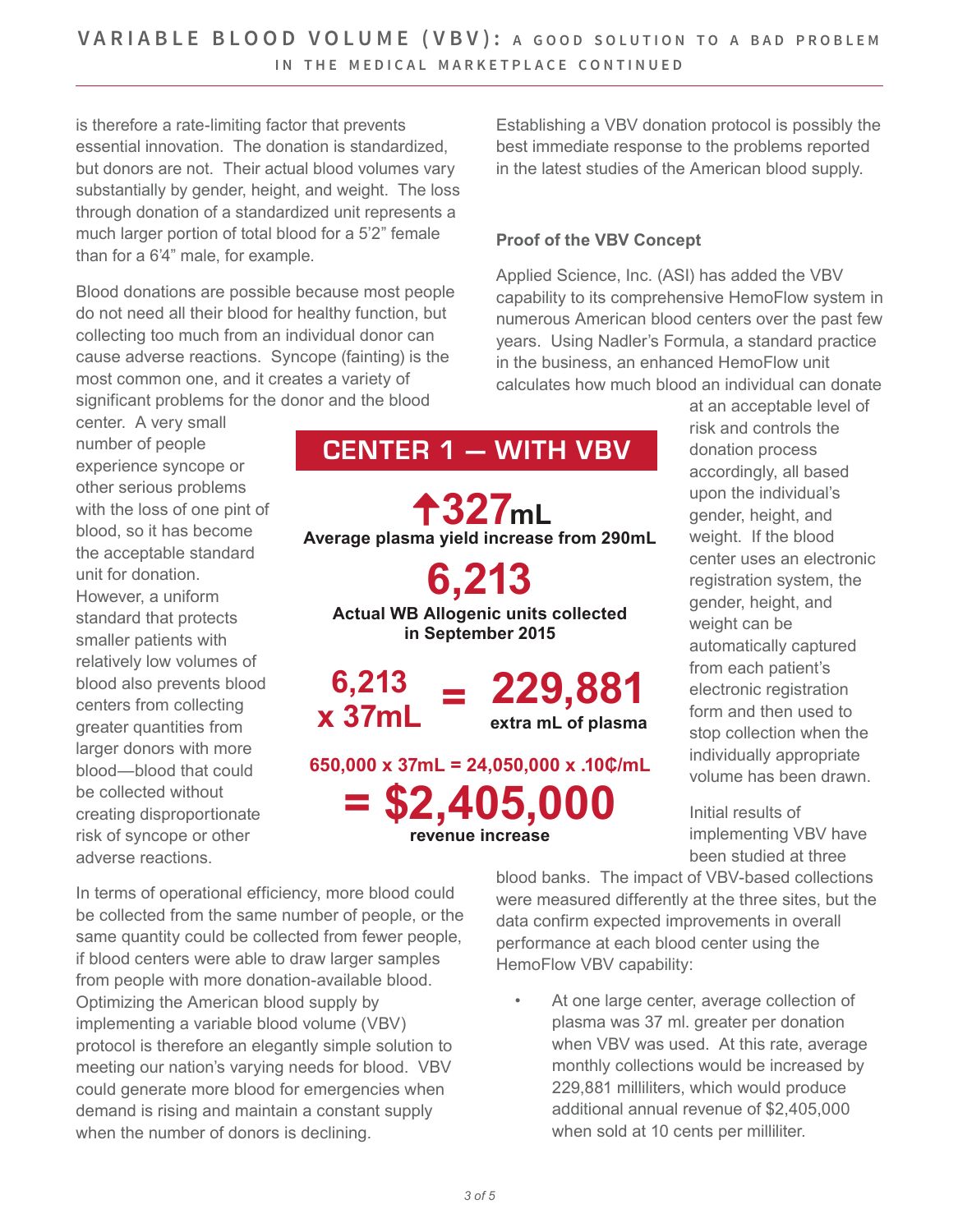- At a smaller center, average blood collection per donation increased by 23 ml. after the VBV system was implemented. Syncopal reactions fell by 539 instances and revenue for the year increased by \$148,678.
- At the third center, 63% of collections were above 500 ml., the usual end point before VBV was adopted. The average increase per donation was 38 ml. Annual revenue

from sales of the additional plasma was \$507,346, and syncopal reactions did not increase.

The estimated return on investment for VBV with additional plasma generation of 10, 20 and 30ml, was 45%, 72%, and 82% inclusive, in the first year. In addition, the blood centers' managers perceived that VBV improved donors' experience (especially through the reduction in reactions) and improved staff productivity. No negative impacts were perceived or identified. Based on the initial results, all three centers decided to continue using the HemoFlow VBV system. (Additional studies are being conducted at several other blood centers.

# **CENTER 2 — WITH VBV**

**، ∥**<br>pla:<br>┗ **23mL Average plasma yield increase v**<br> **opal 539 Syncopal reactions fell**

**= \$148,678 revenue increase**

## **CENTER 3 — WITH VBV**

**O**<br>Dias<br>Dia⊆ **38mL Average plasma yield increase**

**NO CHANGE To Syncopal reactions**

**= \$507,346 revenue increase**

Preliminary analysis of data from the additional sites reveals benefits comparable to those identified in the original studies.)

### **Conclusion: System-wide Benefits of VBV Adoption**

Unlike solutions that generate bad news about the

medical marketplace (i.e., private gains on one side tied to socially undesirable losses on the other), VBV creates uniformly positive benefits for both suppliers and consumers of blood products. VBV offers an immediate opportunity to increase efficiency in collections while simultaneously improving blood banks' financial stability and ensuring a sustainable supply of blood to meet Americans' changing and unpredictable needs. From the perspective of economic analysis, VBV is an existing and proven step that can be taken right now to address the well-documented crisis in our blood supply. That's good news. Therefore, VBV should be promoted as a matter of public policy.